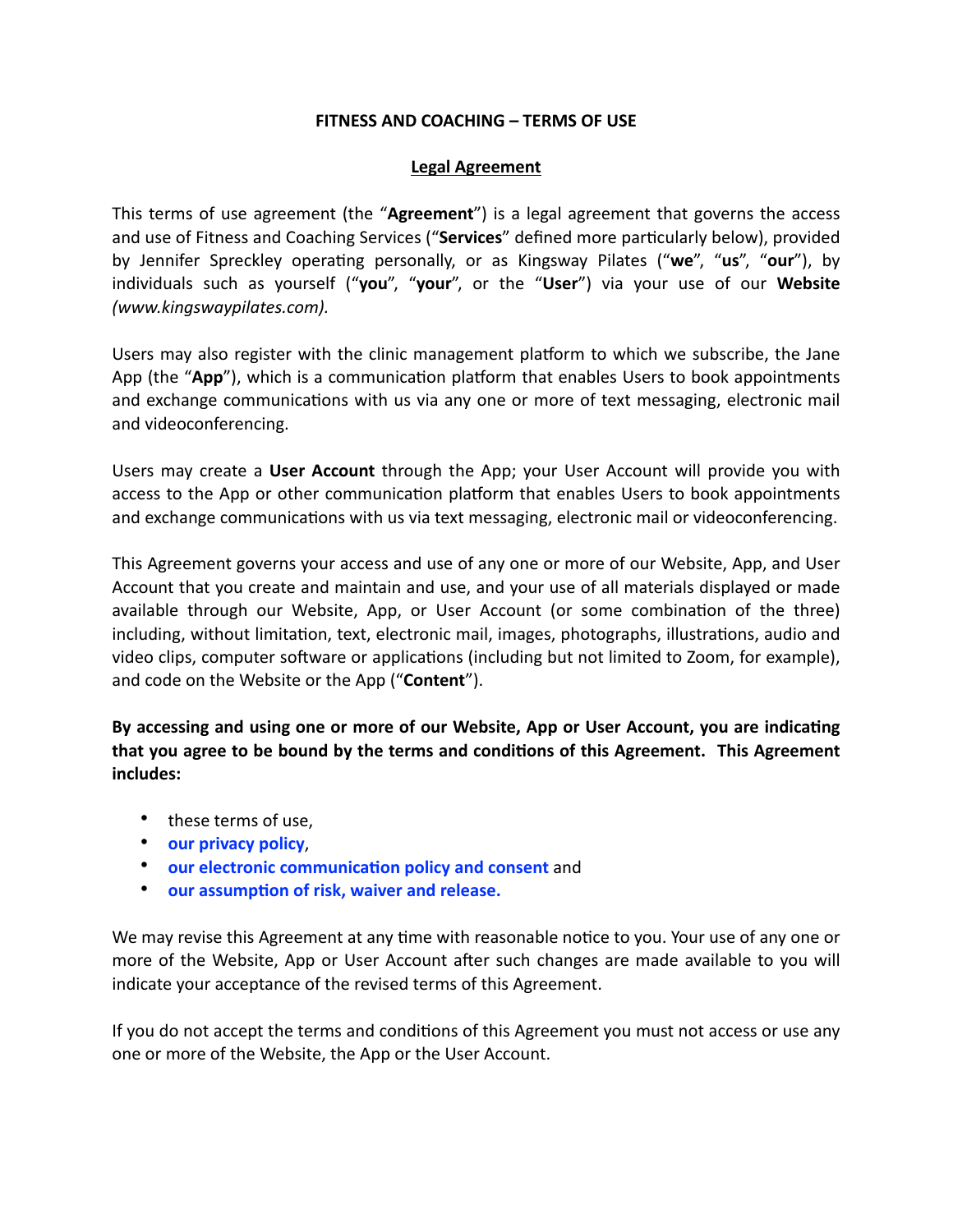Services Offered We offer the following coaching and fitness services, both internet-based, and where available in-person, and these comprise the Services:

- fitness instruction
- coaching and consultation
- Pilates
- restorative exercise

Using one or more of the Website, App and User Account allows you to:

- $\bullet$ access and receive Services interactively and in real-time using live chat (such as messaging), telephone or videoconferencing technology or another electronic communication method identified and described in the Fitness and Coaching Electronic **Communication Policy and Consent**
- schedule real-time Services; scheduling may occur via the App, the User Account or the Website, at the User's discretion and may include the use of electronic mail (email). For more information see our Electronic Communication Policy and Consent
- consult with us through the App's messaging services ("Messaging"). We may message you routinely to provide support and adjust your goals. As the User, you are free to decline use of Messaging however the functionality of Messaging cannot be disabled. For more information see our Electronic Communication Policy and Consent
- Collaborate with us to set goals and track your progress. We may contact you via Messaging to track or readjust your goals on a daily or other routine basis, unless you decline Messaging. For more information see our **Electronic Communication Policy and Consent**
- Access and receive pre-recorded Services, such as watching and following a prerecorded fitness video, or watching a seminar or monologue provided on the Website or via the App
- Access and receive in-person Services, if available in your locale.

Services and Messaging hours are offered at our discretion and are subject to change.

You are not eligible to receive the Services unless you review and complete the Fitness and Coaching Electronic Communication Policy and Consent and the Fitness and Coaching **Assumption of Risk, Waiver and Release.** 

## **User Account**

Registration. To use certain features, you may be asked to create a User Account, on the Website or in the App, consisting of an email address and a password. When you register a User Account, you agree to:

- a) provide true, accurate, current, and complete information, and
- b) maintain and promptly update the information to ensure it remains true, accurate, current, and complete.

If we have reasonable grounds to suspect that the information you provide to us via the Website or App, or the User Account, is untrue, inaccurate, not current or incomplete, we have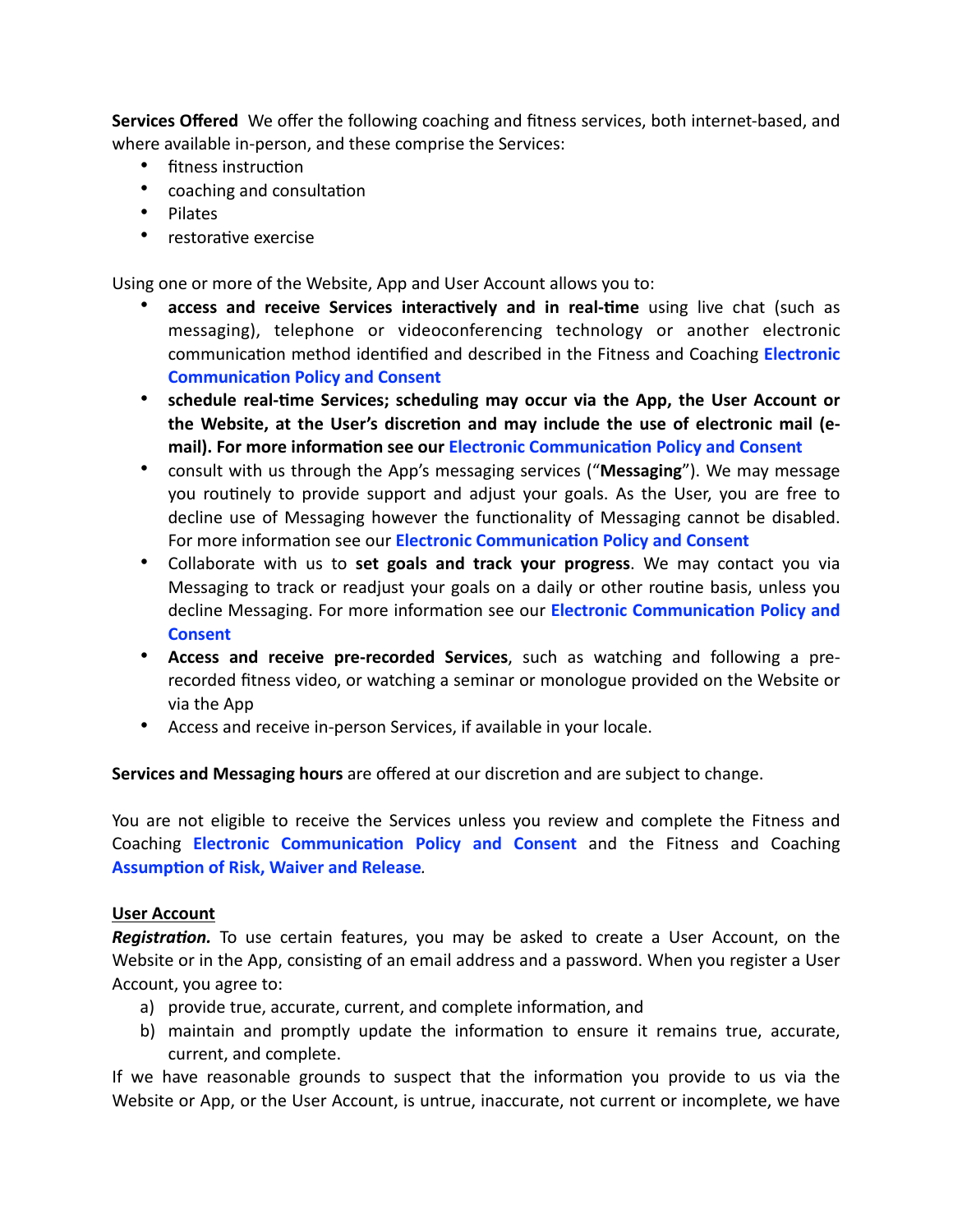the right to suspend or terminate your User Account and your access to all or part of the App and Website. Our use of any personally identifying information you provide as part of the registration process, through the Website, User Account or the App, is governed by the terms of our Privacy Policy (the "Privacy Policy"). We will not provide your email address or password to any third-party.

Unless otherwise permitted by us in writing, you may only possess one User Account.

**Email Address and Passwords.** You are responsible for maintaining the confidentiality of the password you use in association with your User Account and App. You are also responsible for all activities that occur under your email address and password. If we have reasonable grounds to suspect that you are sharing your email address or password with anyone, we will have the right to suspend or terminate your User Account and your access to all or part of the App.

MEDICAL ADVICE AND MEDICAL EMERGENCY DO NOT USE ANY ONE OR MORE OF OUR WEBSITE, APP OR USER ACCOUNT, OR THE SERVICES, FOR MEDICAL EMERGENCIES AND DO NOT ATTEMPT SELF-TREATMENT BASED ON ANYTHING YOU HAVE SEEN OR READ ON THE WEBSITE OR APP. IF YOU HAVE A MEDICAL EMERGENCY DIAL 911. YOUR LOCAL EMERGENCY ACCESS NUMBER, or VISIT YOUR NEAREST HOSPITAL'S EMERGENCY DEPARTMENT **IMMFDIATFLY.** 

Always seek the advice of a physician or other qualified health care provider practicing in your jurisdiction concerning any questions you may have regarding any medical conditions or any information you obtain from your use of our Website or App or Content or from your use of our Services. Always consult with your physician or other qualified primary health care provider before beginning a new fitness or wellness consultation program.

Misuse of Services We have sole discretion to refuse or to discontinue the provision of Services to any User at any time, including for actual or potential misuse of the Services by the User or a person with whom the User has shared his or her User Account or password, without authorization from us.

Privacy and Personal Information The collection, use, disclosure, retention, destruction, and disposal of Personal Information collected by us through our any one or more of our Website, App and User Account is governed by our **Privacy Policy**. By agreeing to the terms and conditions of this Agreement, you agree to the terms of our **Privacy Policy**.

**Copyright** The Content is copyrighted and is owned by us, our licensors, or the provider of the Content, as the case may be. Except as granted in the limited licences herein, any use, modification, transmission, distribution, republication, or other exploitation of the Website, User Account, App, or Content, whether in whole or in part, is prohibited without our express prior written consent.

Limited Licence Subject to the terms and conditions of this Agreement, you are hereby granted a limited, non-transferable, and non-exclusive license to access, view, and use the Website, User Account, App, and Content, including any of your own personal information for your personal, non-commercial use. Access to the Website, User Account, App, and Content for any other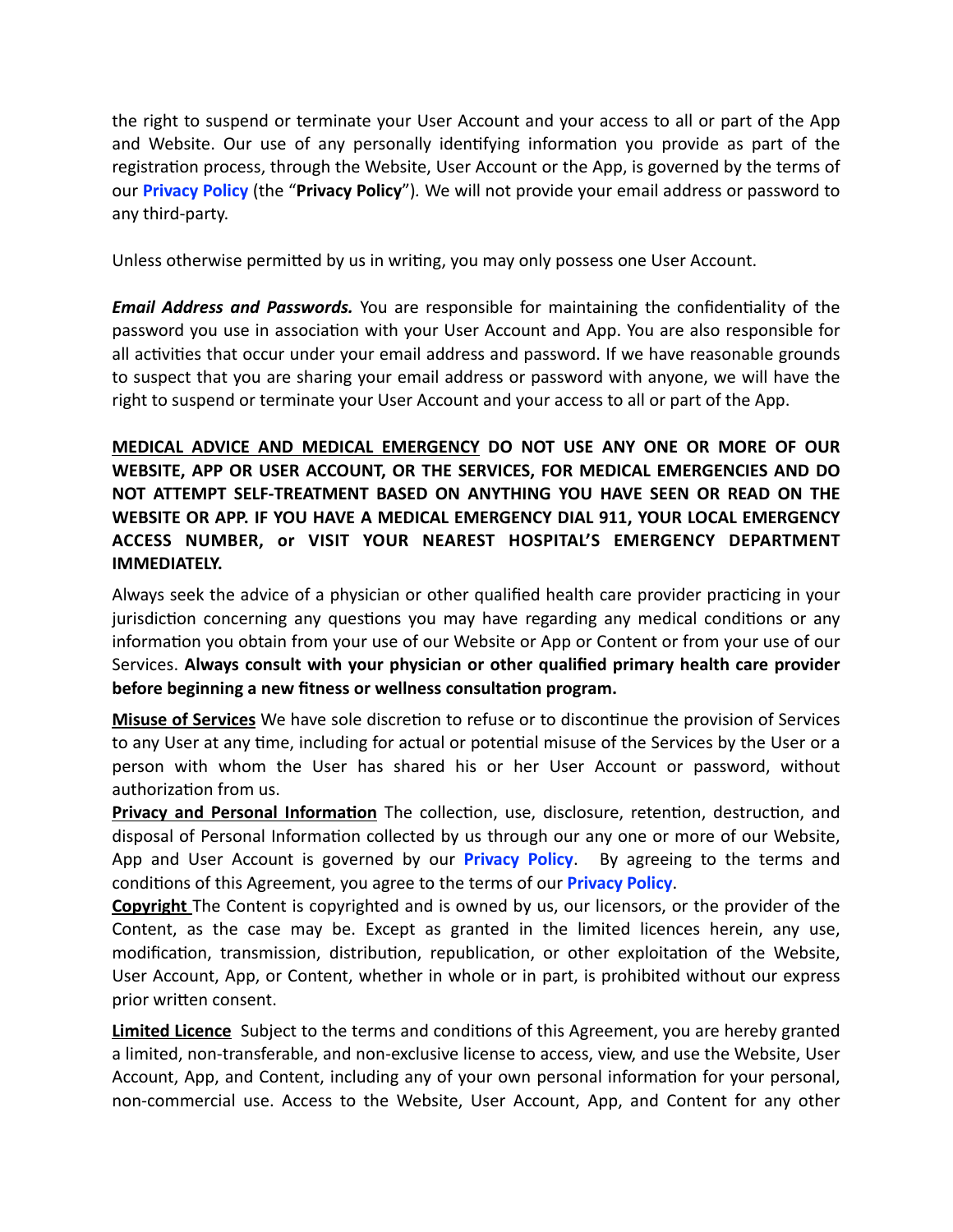purpose is prohibited. Any additional requirements governing your use of any Content that may be set out in the Website, User Account, or App are binding upon you. In the event of a conflict between the terms of a licence governing particular Content or the App, and this Agreement, the terms of the specific licence will govern.

Software Licence All software embedded in or located on or at the Website, User Account, Content or App, including, without limitation, all computer code of all types and all files and images contained in or generated by such software (collectively, the "**Software**") is protected by copyright and may be protected by other rights. All Software is owned by us, our licensors, or the party accredited with ownership of the Software. You are hereby granted the right to access and use the Software embedded and integrated into the Website, User Account, Content and App, subject to:

- a) the terms and conditions of this Agreement; and
- b) any additional conditions which may be imposed on your access and use of the licensor's Software, including any condition imposed by the licensor of such Software.

If the Website, User Account, App, or Content provides Software for download, unless otherwise specified, you are hereby granted, subject to the terms of this Agreement and to any other specific terms and conditions that may apply to your downloading and use of such Software, a personal, non-transferable, non-exclusive license to:

- a) install and run one copy of the Software in object code format for your personal, noncommercial use; and
- b) reproduce the Software only as reasonably required to install, run, and make reasonable backup copies to the extent permitted by law.

Except to the extent expressly permitted in this Agreement, you may not:

- a) use, reproduce, modify, adapt, translate, upload, download, or transmit the Software in whole or in part;
- b) sell, rent, lease, license, transfer, or otherwise provide access to the Software;
- c) alter, remove, or cover any trade-marks or proprietary notices, including from the Software;
- d) insert or attempt to insert any malicious code, virus, lock or computer process designed to impair the function of the Website or App; or
- e) decompile, disassemble, decrypt, extract, or reverse engineer the Software or assist others in doing so.

Other than the limited licence granted herein, nothing contained in the Website, User Account, App, or Content shall be construed as granting you any right, title, interest, or other license in or to any Software embedded or integrated into the Website, User Account, App, or Content or made available for download from the Website, User Account, App, or Content, including, but not limited to, any intellectual property rights in the Software.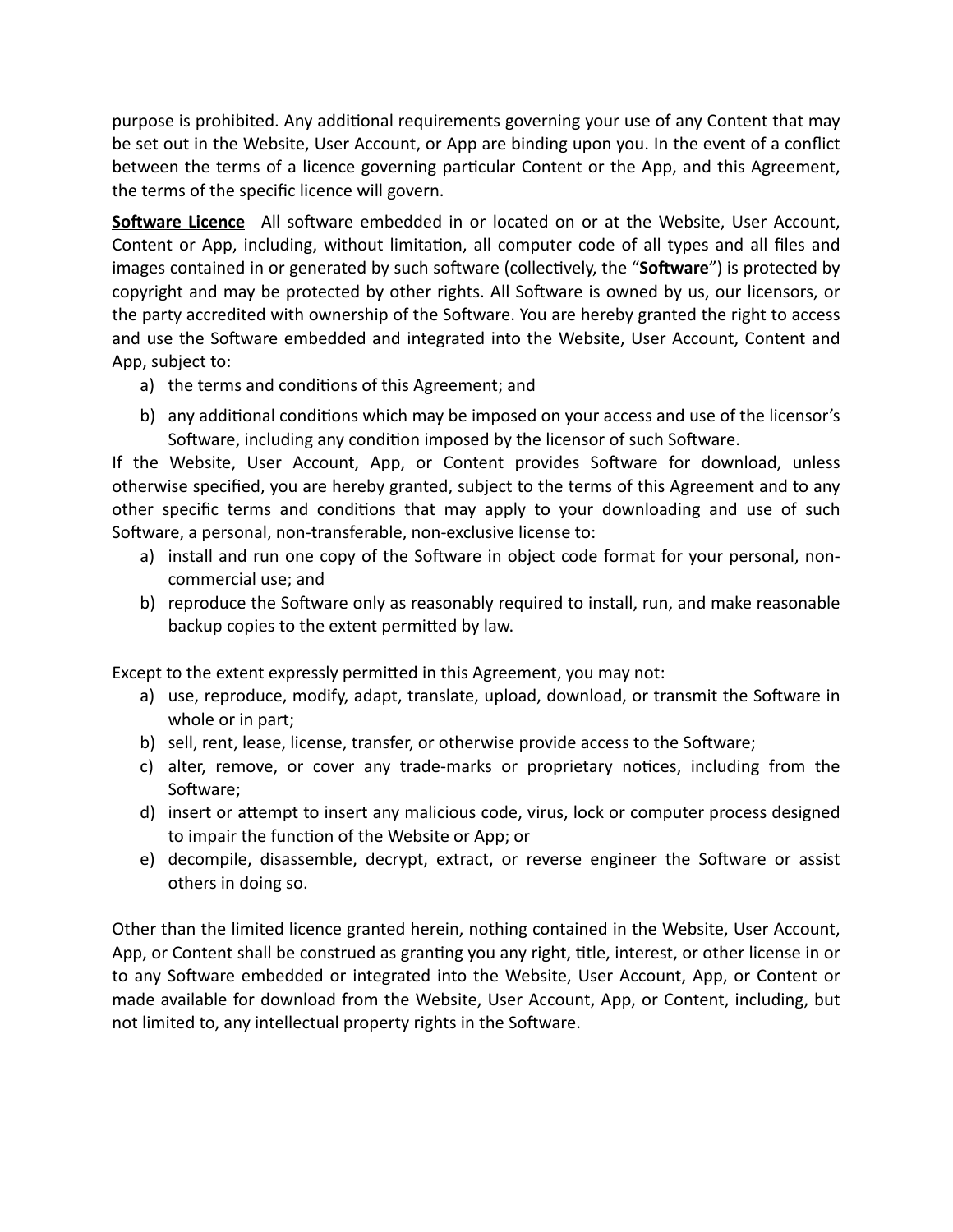All Software embedded or integrated into the Website, User Account, App, or Content is provided "as is", without warranties of any kind, either expressed or implied, including, without limitations, any warranty that the Software:

- a) is of merchantable quality and is fit for any particular purpose;
- b) will conform with any specifications relating to the Software;
- c) will be free from material defects;
- d) contains no computer viruses or other contaminants;
- e) shall process date and time-related data without causing any processing interruptions, abnormal termination, or process or manipulate any time-related data.

Fees and Payment Our Services are provided for a fee. Fees are payable in advance.

Details about applicable fees for the Services can be found on our Fees page (the "Fees"). Our use of the information you provide when paying the Fees is governed by our **Privacy Policy**.

Users will be required to pay via etransfer or cheque only. All fees are stated in Canadian dollars and are inclusive of all applicable federal and provincial taxes. Payments may be processed through a third party payment processing service with which we have a contractual relationship. We expressly disclaim any liability arising out of your use of the third party's payment processing services.

Cancellation Users who do not contact us via the Website, the User Account, email kingswaypilates@gmail.com, the App or via telephone [(416)347-7949] to cancel a scheduled Service may be charged a Fee at our sole discretion. Cancellation fees can be found on our Fees page.

No Endorsements Unless expressly stated, we do not recommend or endorse any particular brand of products, services, procedures, or other information that may appear from time to time on any one or more of our Website, User Account, App, or Content.

Linking The Website, User Account, App, or Content may contain links to third-party websites. These links are provided for convenience only and not as our endorsement of any third-party website and its content. Unless specifically stated, we do not operate any third-party website and are not responsible for its content, nor do we make any representation, warranty or covenant of any kind regarding any third-party website including, without limitation, any representation, warranty, or covenant:

- a) regarding the legality, accuracy, reliability, completeness, timeliness, or suitability of any content on such third-party websites;
- b) regarding the merchantability and/or fitness for a particular purpose of any thirdparty websites or material, content, software, goods, or websites located at or made available through such third-party websites; or
- c) that the operation of such third-party websites will be uninterrupted or error free, that defects or errors in such third-party websites be corrected, or that such thirdparty websites will be free from viruses or other harmful components.

You may not link the Website, User Account, App, or Content to or from any third-party website We reserve the right to prohibit or refuse to accept any link to the Website, User Account, App,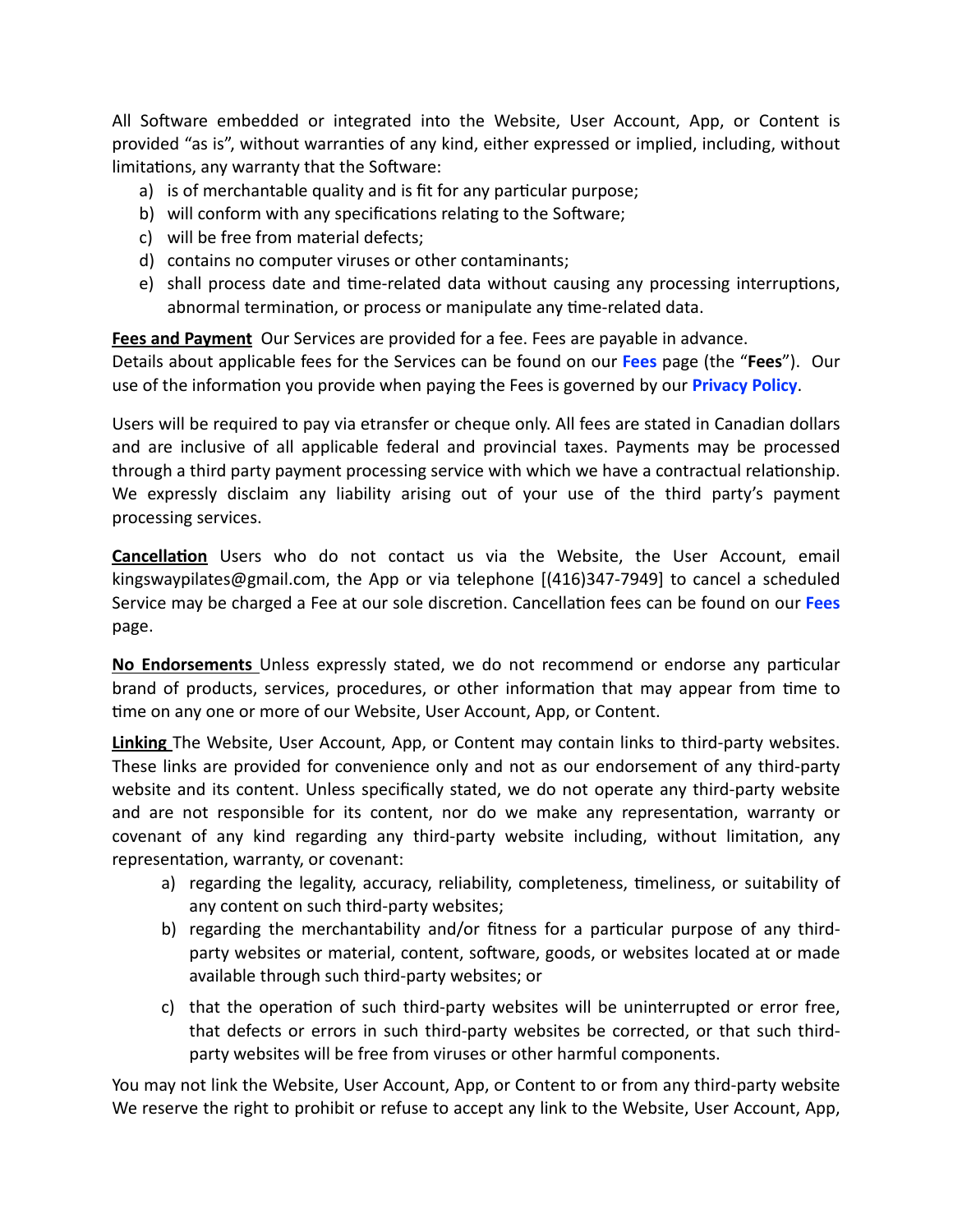or Content at any time and may remove a link without notice. If we so request, you agree to remove any link to the Website, User Account, App, or Content you may have acquired or stored.

Disclaimer The Website, User Account, App, and Content are provided "as is" and "as available". While we endeavour to provide accurate, current, and timely information, we make no representation, warranties or covenants, express or implied, regarding the Website, User Account, App, or Content including, without limitation, no representation, warranty or covenant that:

- a) the Website, User Account, App or Content contained in or made available through the App, will be of merchantable quality or fit for a particular purpose;
- b) the Website, User Account, App, or Content will be accurate, complete, current, reliable, timely or suitable for any particular purpose;
- c) the operation of the Website, User Account, App, or Content will be uninterrupted or error free:
- d) defects or errors, whether human or computer errors, in the Website, User Account, App, or Content will be corrected;
- e) the Website, User Account, App, or Content will be free from viruses or harmful components; and
- f) that communications to or from the Website, User Account, App, or Content will be secure and not intercepted.

You acknowledge and agree that your access and use of the Website, User Account, App, and Content is solely at your own risk and liability. We expressly disclaim responsibility for any damages or losses, including fees for legal costs, arising from Users' use of the Website, App or User Account.

Limitation of Liability Other than as stated herein, in no event shall we or our employees, agents, affiliates, officers, directors or licensors, and their respective successors and assigns, jointly or severally, be liable for damages of any kind, including, without limitation, any direct, indirect, special, punitive, incidental, or consequential costs, expenses, fees, or losses relating to your use of the Website, User Account, App, Services or Content, or your inability to use the Website, User Account, App, Services or Content, except to the extent of the value of the Fees paid by you.

We expressly disclaim any liability arising from any indirect, special, punitive, incidental or consequential damages or losses sustained by You, or your dependants, relating to your use of any one or more of the Services.

We further disclaim any and all liability for the acts, omissions, and conduct of any third-party user of the App (including any person you may allow to access your App), or any advertiser or sponsor of the Website, User Account, App, or Content (collectively, "third-party"). Under no circumstances shall we or our employees, agents, affiliates, officers, directors or licensors, and their respective successors and assigns, jointly or severally, be liable for any injury, loss, damage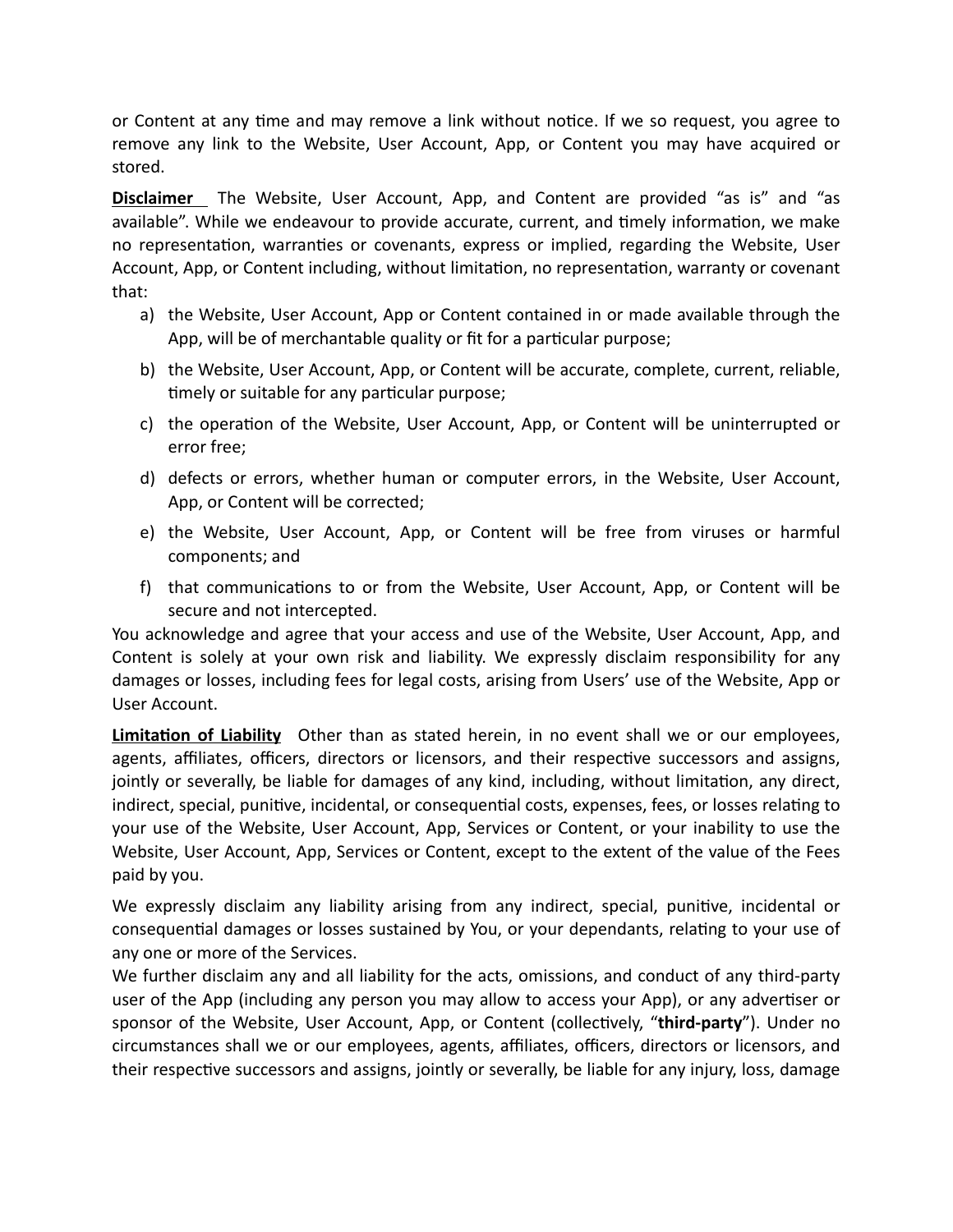of any kind (including direct, indirect, special, punitive, incidental, or consequential damages), or expenses arising in any fashion whatsoever from:

- a) the acts, omissions, or conduct of any third-party, and
- b) your access, use, reliance upon or inability to use any materials, content, goods, or services located at, or made available at, any website or third-party application linked to or from the Website, User Account, App, or Content, regardless of the cause and whether arising in contract (including fundamental breach), tort (including negligence), or otherwise. The foregoing limitation shall apply even if we knew of or ought to have known of the possibility of such damages.

This disclaimer and limitation of liability apply for the duration of, and after termination of, your use of the Website, App, Services and Content.

**Indemnity** You agree to indemnify, defend, and hold us harmless and our employees, agents, affiliates, officers, directors, licensors, and their respective successors and assigns, from and against any and all claims, demands, liabilities, costs, and expenses whatsoever, including, without limitation, legal fees and disbursements, resulting directly or indirectly from:

- a) your breach of any of the terms and conditions of this Agreement;
- b) your access to, use, misuse, reliance upon, or inability to access or use the Website, User Account, App, or Content or any website or third party application to which the Website, User Account, App, Services or Content is or may be linked to from time to time; or
- c) your use of, reliance on, publication, communication, distribution, uploading, or downloading of anything (including the Content) on or from the Website, User Account, App or Services.

This indemnity applies for the duration of, and after termination of, your use of the Website, App, Services and Content.

Modification to the App or Website We reserve the right at any time, and from time to time, to modify or discontinue, temporarily or permanently, the Website, User Account, App, or Content or any part thereof with or without notice to you. We shall not be liable to you or any third party for any modifications, suspension, or discontinuance of the Website, User Account, App, or Content or any part thereof.

Termination We may, at our sole discretion, cancel or terminate your right to use the Website, User Account, App, or Content or any parts of the Website, User Account, App, or Content at any time without notice. In the event of termination, you are no longer authorized to access the Website, User Account, App, or Content or the parts of the Website, User Account, App, or Content affected by such cancellation or termination. The restrictions imposed on you with respect to material downloaded from the Website, User Account, App, or Content, the disclaimers, and limitations of liabilities set out in this Agreement shall survive termination of this Agreement. We shall not be liable to you or to any third-party for such termination.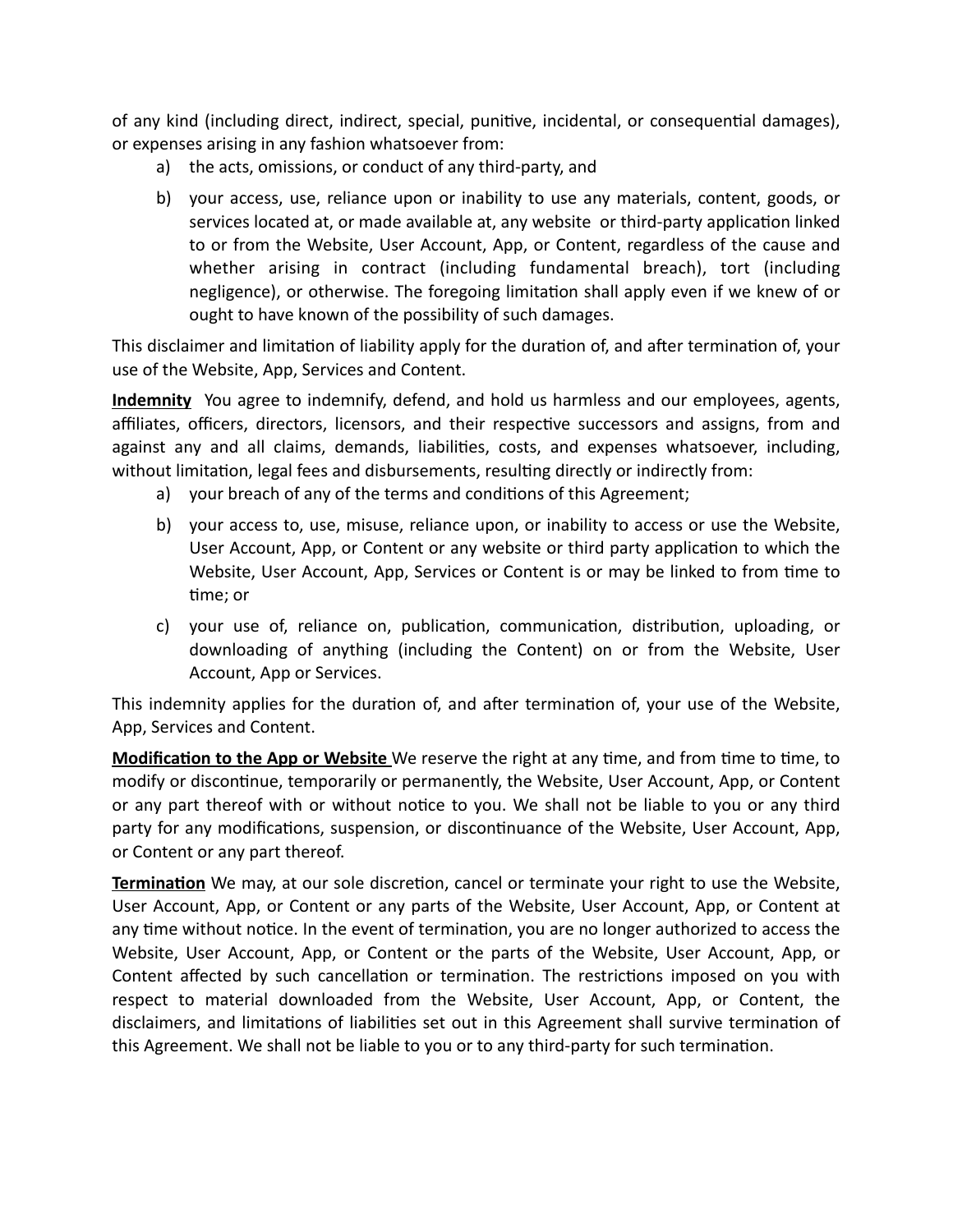**Deactivation of User Account** You may deactivate your User Account at any time, for any reason, by sending an email to @kingwaypilates.com and by uninstalling the App on your mobile device.

Use Prohibited Where Contrary to Law Use of the Website, User Account, App, or Content is unauthorized in any jurisdiction where the Website, User Account, App, or Content may violate any laws or regulations. You agree not to access or use the Website, User Account, App, or Content in such jurisdictions. You agree that you are responsible for compliance with all applicable laws and regulations. Any contravention of this provision, or any provision of this Agreement, is entirely at your own risk.

Governing Law You agree that all matters relating to your access or use of the Website, User Account, App, and Content shall be governed by the laws of the Province of Ontario and the laws of Canada applicable therein, without regard to principles of conflicts of law. You agree and hereby submit to the exclusive jurisdiction of the courts of the Province of Ontario, and of Canada, with respect to all matters relating to your access and use of the Website, User Account, App, or Content, as well as any dispute that may arise therefrom.

Severability If any provision of this Agreement is determined to be invalid or unenforceable, in whole or in part, by any court of competent jurisdiction, the remaining provisions of this Agreement continue in full force and effect.

Assignment This Agreement is not assignable, transferable, or to be sublicensed by you except with our prior written consent. We may assign, transfer, or delegate any of our rights and obligations hereunder without your consent.

Waiver Any consent given by us, either express or implied, to, or waiver of, a breach of this Agreement which you have committed shall not constitute a consent to, or waiver of, any other or subsequent breach.

This terms of use agreement, the **privacy policy**, the **Electronic Entire Agreement** Communication Policy and Consent and the Assumption of Risk, Waiver and Release constitutes the entire Agreement between you and us relating to your access and use of the Website, User Account, App, and Content (the Agreement). This Agreement supersedes and invalidates all prior representations, warranties, understandings, and agreements between you and us relating to the subject matter of this Agreement.

**Contact Us** Questions or comments regarding the Website, User Account, App, and Content should be directed to  $\frac{\text{kingswaypilates}(\partial \rho \text{gmail.com})}{\text{kingswaypilates}(\partial \rho \text{gmail.com})}$  or (416) 347-7949.

**Acknowledgement** By registering for and using one or more of a User Account, the Website and the App, you acknowledge that you understand and agree that:

- a) you are receiving and we are providing the Services;
- b) we may determine that the Services are not appropriate for some or all of your needs, and accordingly we may elect, at our sole discretion, not to provide the Services to you. If this occurs we will not charge you any Fees.